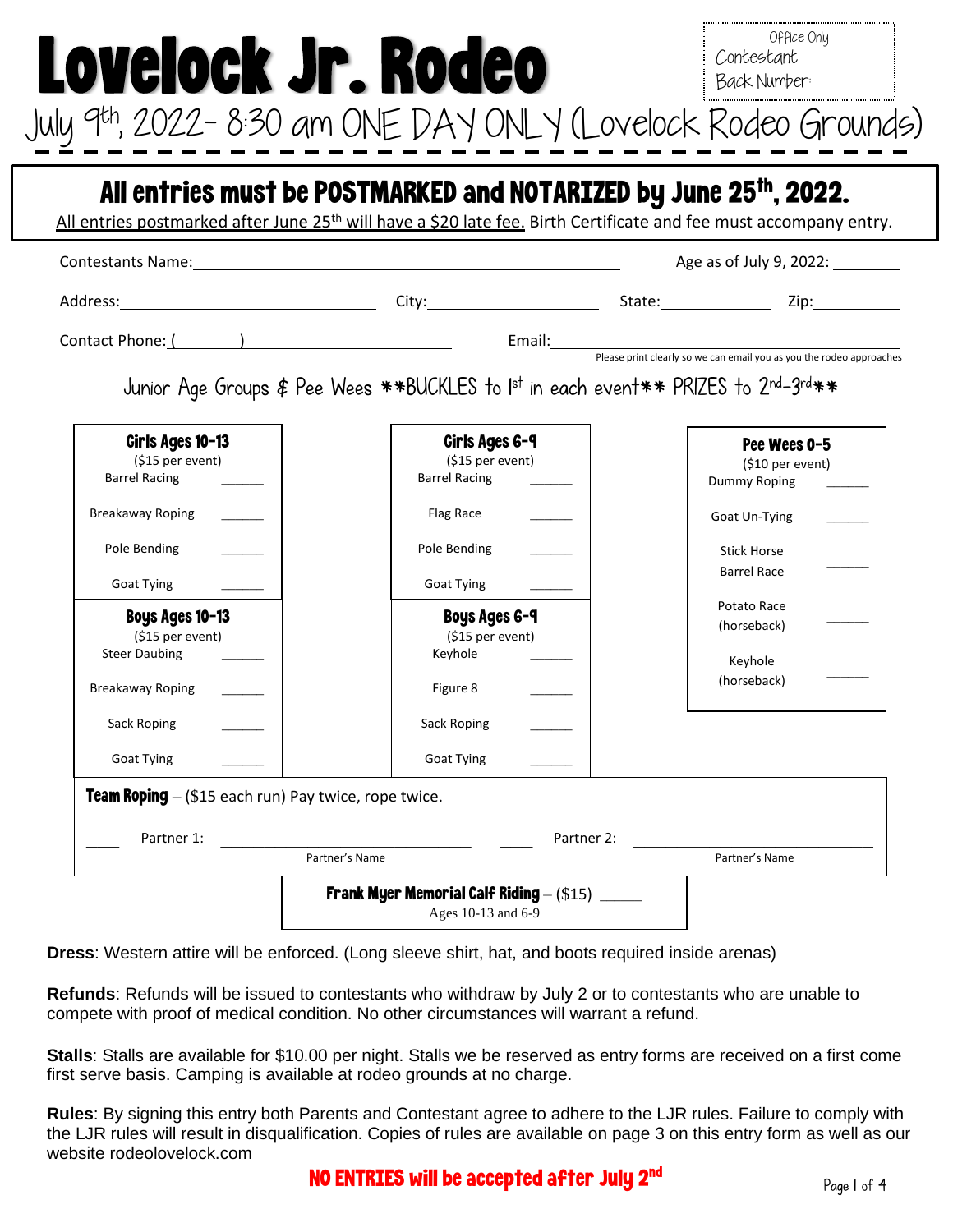# Lovelock Jr. Rodeo

| <b>Fees:</b>                | <b>Quantity</b>     | <b>Amount</b> |
|-----------------------------|---------------------|---------------|
| Events - \$15.00            |                     |               |
| Pee Wee - \$10.00           |                     |               |
| Stalls - \$10.00 each       |                     |               |
| Facility/Office Fee         |                     | \$5.00        |
| <b>LATE FEE - \$20.00</b>   |                     |               |
| after June 25 <sup>th</sup> |                     |               |
|                             | <b>Grand Total:</b> |               |

| Office Only  |      |
|--------------|------|
| Paid: Check# | Cash |

Birth Cert: YES NO

All entries postmarked after June 25<sup>th</sup> will have a \$20 late fee

### NO ENTRIES will be accepted after July  $\mathbf{2}^{\mathrm{nd}}$

#### **\*All Rules are posted on our website [www.rodeolovelock.com\\*](http://www.rodeolovelock.com*/)**

Please send check or money order postmarked by June 25<sup>th</sup> to:

Payable to Lovelock Jr Rodeo ℅ Laura Duncan PO Box 262 Lovelock, NV 89419

**Photo Release:** I give Lovelock Junior Rodeo permission to use photos, videos, and other media of my child participating in the event for future Lovelock Junior Rodeo advertising. \_\_\_\_\_\_\_\_\_ (parent's initials)

Release: I, the undersigned parent or legal guardian of said contestant, do hereby release the Lovelock Jr Rodeo Association, its members, directors, volunteers, and contractors from any and all claims which may occur to myself, the contestant, livestock and/or property by reason of injury, loss and/or damage which may be incurred during or related to this rodeo.

| State of _______________________                                          |  |
|---------------------------------------------------------------------------|--|
| County of _______________________                                         |  |
| Appeared before me a notary public the _______ day of _____________, 2022 |  |
|                                                                           |  |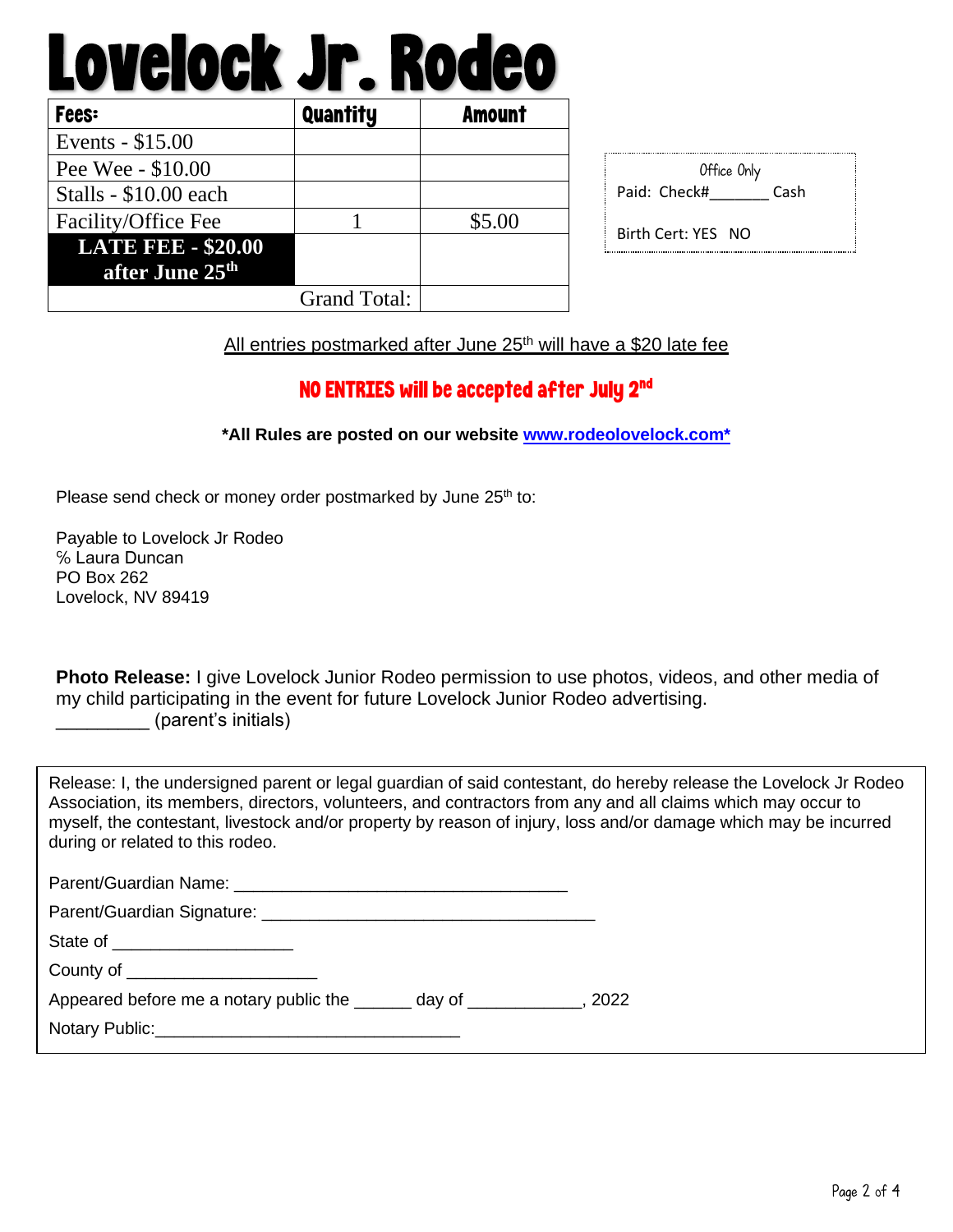## 2022Lovelock Junior Rodeo Rules

- ALL decisions of flaggers and arena directors are FINAL
- There will be only one go around in each event. No re-rides for breakage of tack.
- Every event has a 60 second time limit
- Western boots, hats, long sleeved pants/shirts and numbers must be worn by contestants while in the arenas.
- Helpers and adults must also wear Western Attire while in the arenas.
- Only contestant can protest. The contestant must present protests to event director or arena director before the end of said event. DO NOT take protests to timers. This could lead to disqualifications. PeeWees may have parent represent them.
- All roping events will be a barrier roping.

Breakaway Roping: If horned calves shorter than 2 inches are used, the loop must pass over the calf's nose. If horned calves are used with horns greater than 2-inches long, there shall be three legal head catches (around horns, neck and ½head). A barrier will be used.

Figure 8: Must pass through the middle to start/stop time (will cross middle 3 times).



Flag Race: Contestant can go to either barrel first. She must put a flag in the first barrel, then go to the second barrel and take the flag out of the bucket

before crossing back over the finishing line. There will be a No Time for missing a flag in a bucket and a No Time for knocking a barrel over.

Keyhole Race: Contestant rides into keyhole, turns horse around without crossing lines and rides back out and over finish line. There will be a 10 second penalty for touching the line.

Team Roping: Age 6-9 rope with an Adult (2 times). Age 10-13 rope with an Adult (2 times). Ages 14-17 have a choice of roping with an Adult or 14-17 age partner (2 times). Not allowed to rope with the same partner twice. Pay twice, rope twice. Three legal head catches and headers must face to get a time. A barrier will be used.

**Barrel Racing:** Follow National High School Rodeo Rules

Pole Bending: Follow National High School Rodeo Rules

**Goat Tying:** Follow National High School Rodeo Rules

Steer Daubing: Hazers will be allowed. Time starts when horse leaves box and ends when rider raises the tip of the dauber above their head. There is a 10 second penalty for breaking the barrier. If contestant calls for time, but the steer has no visible paint mark this results in a no time.

Sack Roping: 10 second penalty for crossing the white line of the circle. Must have a full dally when crossing the finish line. Two loops will be allowed, if sack is lost outside of circle it results in a no time.